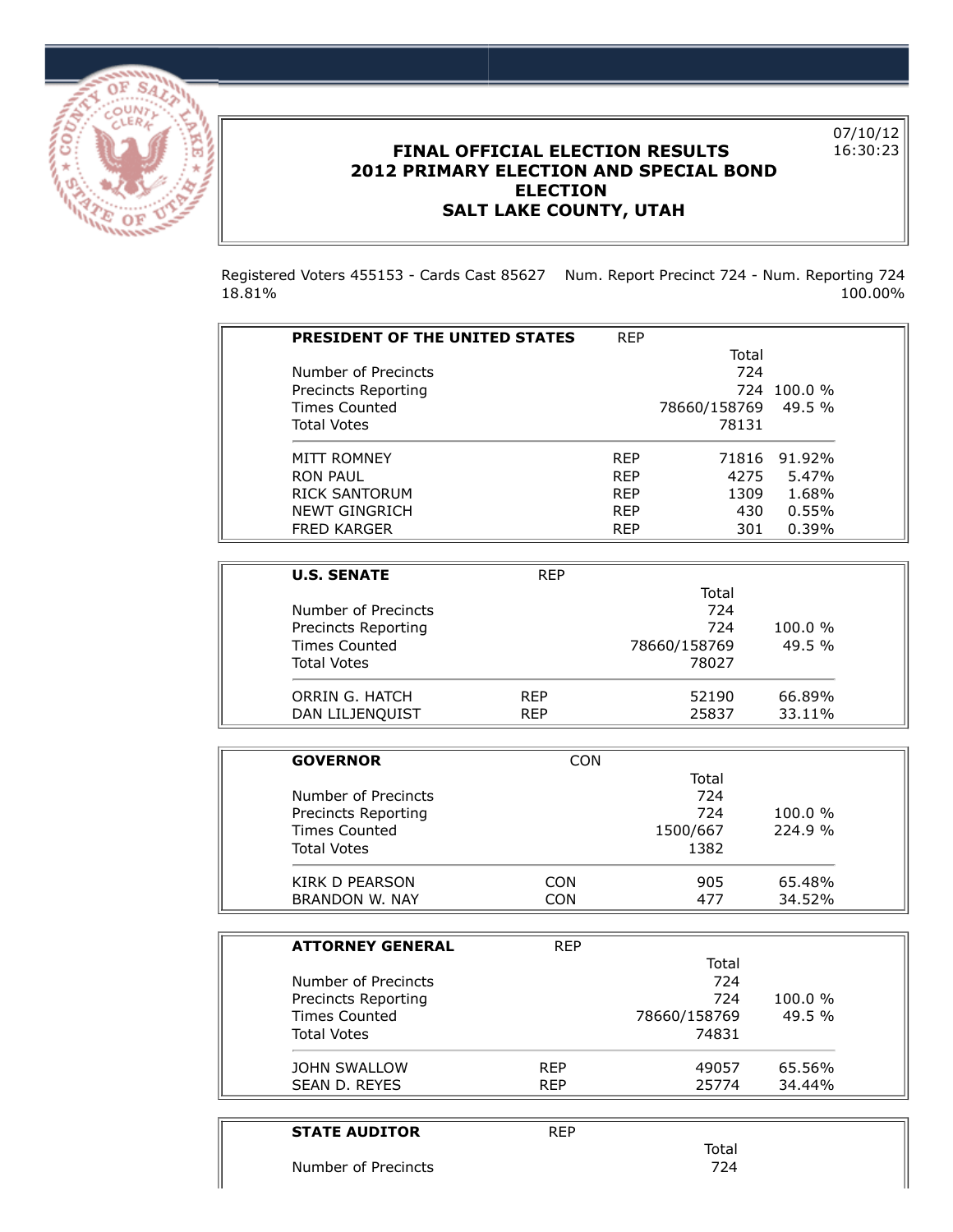| <b>STATE SENATOR DISTRICT #8</b> | <b>DFM</b> |           |            |
|----------------------------------|------------|-----------|------------|
|                                  |            | Total     |            |
| Number of Precincts              |            | 83        |            |
| Precincts Reporting              |            | 83        | $100.0 \%$ |
| <b>Times Counted</b>             |            | 2422/5596 | $43.3\%$   |
| <b>Total Votes</b>               |            | 2392      |            |
| JOSIE VALDEZ                     | <b>DFM</b> | 1299      | 54.31%     |
| TY MCCARTNEY                     | DFM        | 1093      | 45.69%     |

| <b>STATE REPRESENTATIVE DISTRICT #33</b> | <b>DFM</b> |       |                 |  |
|------------------------------------------|------------|-------|-----------------|--|
|                                          |            | Total |                 |  |
| Number of Precincts                      |            | 17    |                 |  |
| Precincts Reporting                      |            | 17    | $100.0\%$       |  |
| <b>Times Counted</b>                     |            |       | 511/1487 34.4 % |  |
| <b>Total Votes</b>                       |            | 509   |                 |  |
| LIZ MUNIZ                                | <b>DFM</b> |       | 286 56.19%      |  |
| <b>NEAL B HENDRICKSON</b>                | <b>DEM</b> | 223   | 43.81%          |  |

| <b>COUNTY MAYOR</b>  | <b>RFP</b> |              |            |  |
|----------------------|------------|--------------|------------|--|
|                      |            | Total        |            |  |
| Number of Precincts  |            | 724          |            |  |
| Precincts Reporting  |            | 724          | $100.0 \%$ |  |
| <b>Times Counted</b> |            | 78660/158769 | 49.5 %     |  |
| <b>Total Votes</b>   |            | 75755        |            |  |
| <b>MARK CROCKETT</b> | <b>RFP</b> | 38387        | 50.67%     |  |
| MIKE WINDER          | <b>RFP</b> | 37368        | 49.33%     |  |

| <b>COUNTY COUNCIL AT LARGE 'C'</b> | <b>RFP</b> |              |            |
|------------------------------------|------------|--------------|------------|
|                                    |            | Total        |            |
| Number of Precincts                |            | 724          |            |
| Precincts Reporting                |            | 724          | $100.0 \%$ |
| <b>Times Counted</b>               |            | 78660/158769 | 49.5%      |
| <b>Total Votes</b>                 |            | 64198        |            |
| JOSEPH M. DEMMA                    | <b>RFP</b> | 35028        | 54.56%     |
| MELVIN D NIMER                     | <b>RFP</b> | 29170        | 45.44%     |

| <b>CANYONS SCHOOL DISTRICT PRECINCT #3</b> |                   |
|--------------------------------------------|-------------------|
|                                            | Total             |
| Number of Precincts                        | 37                |
| Precincts Reporting                        | 37 100.0 %        |
| <b>Times Counted</b>                       | 4701/18707 25.1 % |
| <b>Total Votes</b>                         | 4131              |
| <b>NANCY TINGEY</b>                        | 1735 42.00%       |
| <b>CLAY PEARCE</b>                         | 1230 29.77%       |
| CINDY S. ENGLAND                           | 1166 28.23%       |

## **JORDAN SCHOOL DISTRICT PRECINCT #1**

Number of Precincts